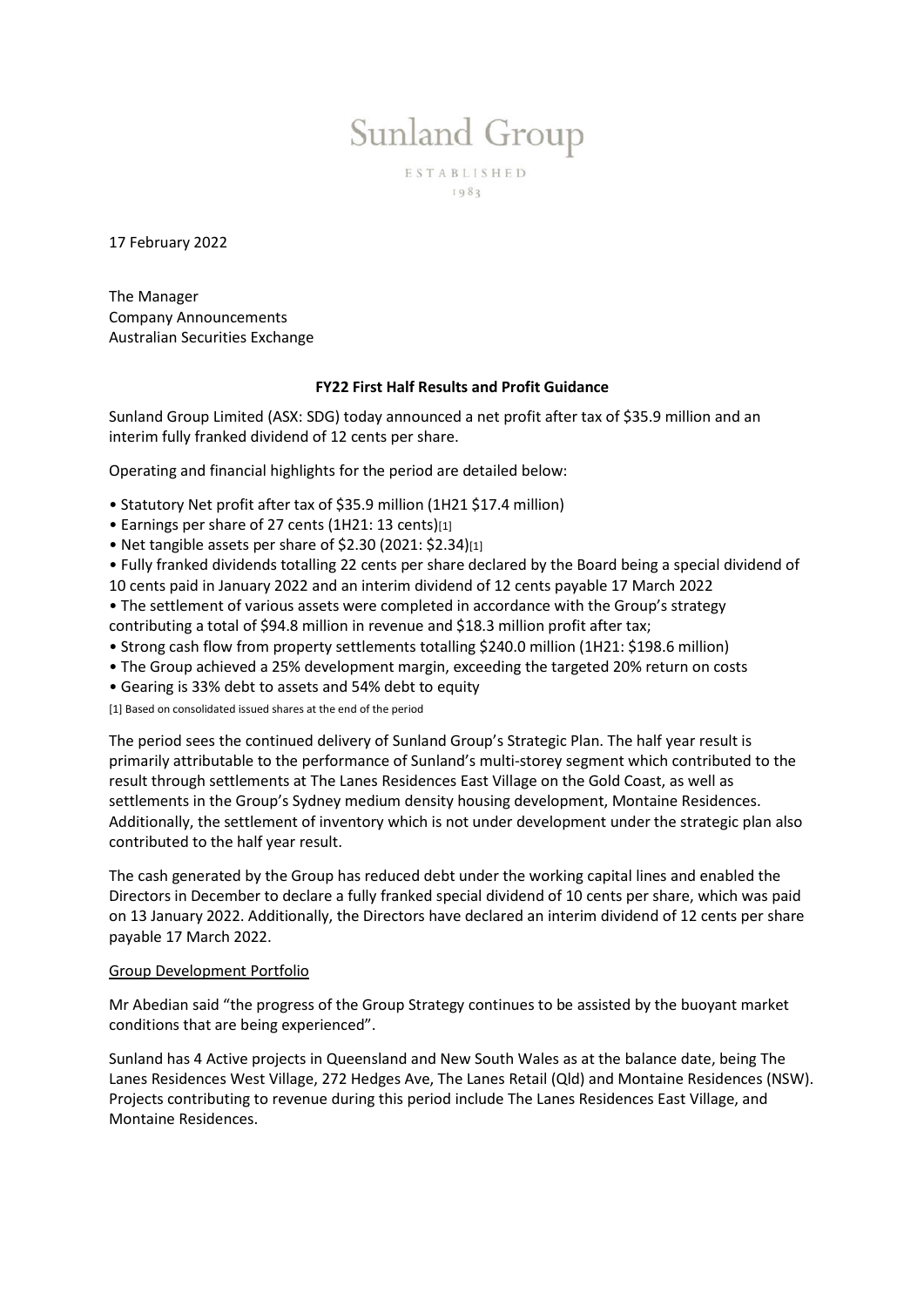The undeveloped projects that have been settled in this half year period include properties located in Bushland Beach, 154 Marine Parade Greenmount, Kenmore (Qld), Ingleside (NSW), and Carrum Downs (Vic). The settlement of undeveloped projects generated revenue of \$94.8 million and an after tax profit of \$18.3 million.

Mr Abedian said "the portfolio is progressing well with active projects scheduled to be completed through the second half of FY22 and through FY23."

"The material projects scheduled to be completed include 272 Hedges Avenue and various stages of the housing development Montaine Residences in FY22. The balance of stages at Montaine Residences are scheduled to settle during 1H23 and The Lanes Residences West Village is scheduled to be completed during the 2H23."

| Project                    | Contract      | Anticipated | <b>ASX</b>   |
|----------------------------|---------------|-------------|--------------|
|                            | value         | settlement  | announcement |
|                            |               |             |              |
| Grace on Coronation        | \$35,500,000  | Feb 2022    | 18-Mar-21    |
|                            |               |             |              |
| Greenmount Hotel           | \$42,300,000  | Mar 2022    | 28-Jan-21    |
|                            |               |             |              |
| The Lakes lot 909          | \$13,100,000  | Mar 2022    | 25-Aug-21    |
| The Lanes Retail           | \$45,818,182  | Jun 2022    | 28-Oct-21    |
|                            |               |             |              |
| The Lakes Lot 916          | \$19,650,000  | Aug 2022    | 25-Aug-21    |
|                            |               |             |              |
| The Lakes lot 917          | \$16,000,000  | Oct 2022    | 31-Aug-21    |
|                            |               |             |              |
| Other undeveloped projects | \$27,075,000  |             |              |
|                            |               |             |              |
|                            | \$199,443,182 |             |              |

Contracts in hand for undeveloped projects sold as part of the Strategy which are classified as unconditional contracts include:

Other undeveloped projects include properties at The Heights Pimpama, Labrador, and The Lakes which are scheduled to settle between February and March 2022. The forecasted net profit after tax contribution from the above unconditional contracts is \$45.1 million.

Conditional sales of other Undeveloped Projects have also been achieved including a commercial site at Bushland Beach and Lot 918 at The Lakes (QLD). Contract proceeds of conditional sales, should they occur, is estimated to be approximately \$9.8 million. Management is working with these buyers to fulfill the respective contract conditions.

## Capital Management

The effective delivery of Sunland's Strategy is reliant on the continued availability and efficient management of the Group's debt lines, together with appropriate timing for the return of capital to